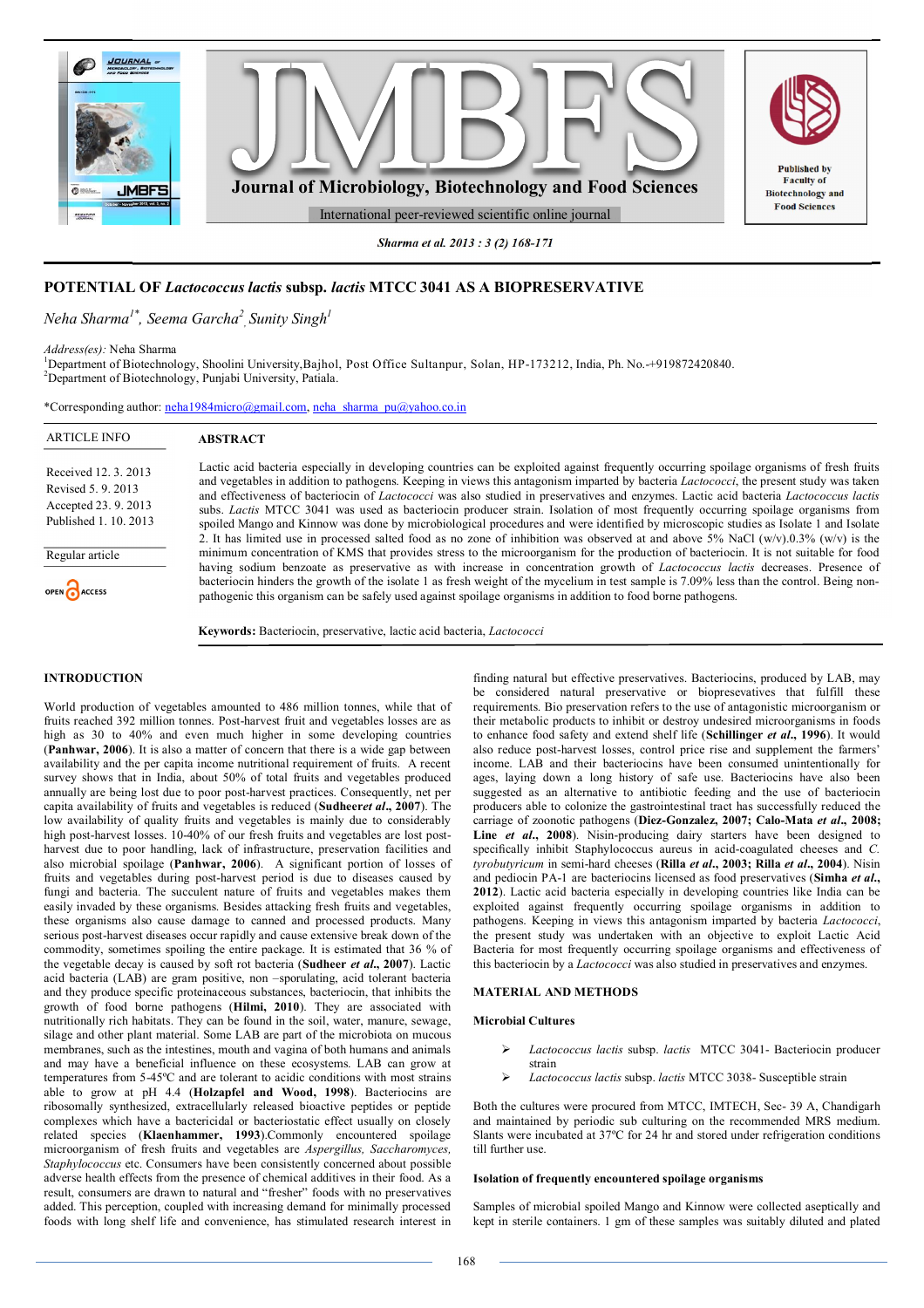on Rose Bengal Chloramphenicol Agar. The plates were incubated at 37ºC for 72 hr. Pure culture of most frequently encountered organism was preserved for use in the study. They were identified microscopically in the lab.

### **Assay of Bacteriocin**

# **Preparation of inoculum of MTCC 3038**

A 5 ml MRS media was inoculated with loop full of the 3038 culture. It was incubated at 37ºC overnight. This broth culture was further used for assay (**Choi**  *et al***., 2000**).

## **Preparation of bacteriocin**

A 5 ml MRS media was inoculated with loop full of the 3041 culture. It was incubated at 37ºC overnight and used to inoculate 20 ml of the medium @ 1% (v/v) and further incubation was done at 37ºC for 24 hr. Then it was centrifuged at 10, 000 rpm for 15 min and pH was adjusted at 6.0 by using NaOH or glacial acetic acid (**Choi** *et al***., 2000**).

## **Bacteriocin activity**

It was done as per protocol given by **Tagg and Mcgiven** (**1971**). Broth culture of susceptible strain was used for spreading  $(100 \mu l)$  and supernatant  $(50 \mu l)$  of producer strain was added in the wells. A control well containing distilled water was also run simultaneously. Plates were checked for presence or absence of zone of inhibition.

# **Demonstration of Chemical nature of bacteriocin**

It was done as described by Kim et al., 2000 (**2000**). Stock solution of Proteinase K was made in 50 mM phosphate buffer @ 1mg/ml (pH 7.0). 5 ml of supernatant was prepared. Enzyme and supernatant was incubated for 2 hr at 37ºC and then kept in boiling water for 3 min to denature the enzyme. Sensitivity of bacteriocin to enzyme was checked by well diffusion method.

#### **Effect of preservatives**

#### *Sodium Chloride*

Overnight culture of producer strain was used to inoculate MRS broth tubes having different concentrations of NaCl namely 2.0, 3.0, 4.0, 5.0 (% w/v) @ 2% (v/v) and OD was recorded at 600 nm after every 3 hr to trace the growth. Sensitivity of bacteriocin against MTCC 3038 was also checked by well diffusion method as described above. The zone of inhibition was measured.

#### *Sodium Benzoate*

Overnight culture of MTCC 3041 was used to inoculate MRS broth tubes having different concentrations of Sodium Benzoate namely 0.1, 0.2, 0.3, 0.4, 0.5 (% w/v) @ 1% (v/v) OD was recorded at 600 nm after every 3 hr to trace the growth. Sensitivity of bacteriocin against MTCC 3038 was also checked by well diffusion method as described above. The zone of inhibition was measured.

#### *Potassium Meta Bisulphite (KMS)*

Overnight culture of MTCC 3041 was used to inoculate MRS broth tubes having different concentrations of KMS namely 0.1, 0.2, 0.3, 0.4, 0.5 (% w/v)  $@1\%$ (v/v). Activity of bacteriocin was checked by well diffusion method and zone of inhibition was measured.

#### **Activity of Bacteriocin against isolated spoilage organisms**

# *Yeast*

Cell suspension of isolated yeast culture was prepared in sterile saline blank. Sensitivity of yeast towards bacteriocin was checked by well diffusion method as described above in which instead of MTCC 3038 this cell suspension (100 µl) was used for spreading on MRS agar plates , supernatant (50 µl) was added in the wells and plates were observed for zone of inhibition.

#### *Mold*

Potato Dextrose Broth was used to grow isolated fungus culture. 50 ml of the selective medium was inoculated with mold isolate. 10 ml of supernatant was added to it and incubation at 37ºC for 72 hr was done. A control flask without supernatant was also run. After 72 hr of incubation freshweight of the mold was recorded to ascertain whether the bacteriocin produced by MTCC 3041 is effective against spoilage mold.

# **RESULTS AND DISCUSSION**

## **Isolation of most frequently encountered spoilage organisms**

Most frequently encountered spoilage microorganisms were isolated from spoiled Mango and Kinnow. Pure culture was made. They were microscopically viewed for identification purposes. Fungus (Isolate 1) was viewed in  $10\%$  KOH (w/v) under 40X. As shown in Figure 1, this fungus belongs to class –*Ascomycetes*, Order- *Eurotiales*. It is a species of *Aspergillus*. It is most commonly encountered fungus present in air and is also naturally present on fruits and vegetables. Moreover so because of the specialized structure called 'asci'. Conidiophores were nonseptate and conidia were borne in chain. Conidia were of green colour (**Pelczar** *et al***., 2005**). Wet mount of yeast (Isolate 2) was made and viewed under 40X as shown in Figure 2. On the basis of colony characters this isolate was identified as yeast which was further supported by microscopic observation. It was elliptical and length varied between 2-2.5µ whereas width varied between 4-5µ.



**Figure 1** Isolate 1 as viewed under 40 x. Presence of asci and conidia indicates it to be a sp. of *Aspergillus*



Figure 2 Isolate 2 as viewed under 40 x. Colony characters and elliptical shape indicates it to be belonging to yeast

# **Growth Curve**

Figure 3 represents the growth curve and different growth phases of the bacteriocin producing strain. From the O.Ds it is clear that 6-21hr is the early exponential phase of bacterial growth in which bacteria is actively dividing. On the other hand 21-28 hrs of growth are late exponential phase of growth of bacteria and 28-37 hr of growth is stationary phase and then steep decline phase starts. In addition to expected reasons decline in growth is due to the absorption of bacteriocin on the cell of producing strain in the stationary phase or due to proteolytic degradation (**Lejeune***et al***., 1998**; **Parente and Ricciardi, 1999**).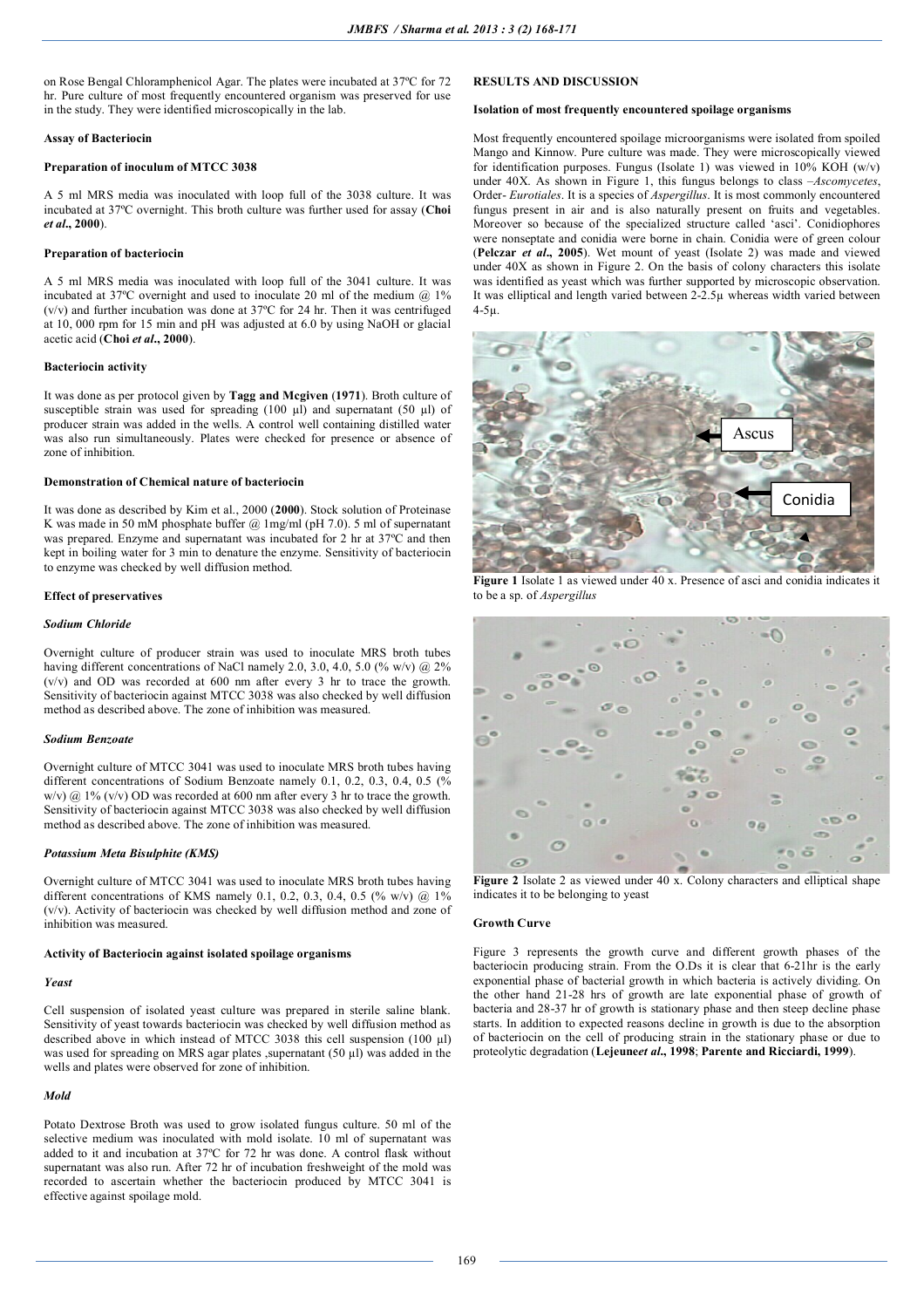

**Figure 3** Growth curve for *L. lactis* subsp. *lactis* MTCC 3041

### **Demonstration of proteinaceous nature of bacteriocin**

Proteinase K was treated against bacteriocin by the method given by **Kim** *et al* (**2000**). The antibacterial activity was completely eliminated when treated with Proteinase K. this result strongly suggests that the antibacterial compound is composed of proteins (**Franz** *et al***., 2007**; **Yamamoto** *et al***., 2007**).

#### **Effect of preservatives**

Bacteriocin can also be used in combination with other preservatives to check whether it is effective in their presence. For this three preservatives were chosen-NaCl, Sodium Benzoate and KMS.

# **Effect of NaCl on growth and production of bacteriocin**

MTCC 3041 was inoculated  $\omega$  1% (v/v) in MRS broth tubes containing NaCl at different concentration namely 2, 3, 4, 5 (% w/v) activity was checked by well diffusion method. As shown in table 1 at 2% (w/v) NaCl zone of inhibition is 197 mm. As concentration increase up to 4%, the zone of inhibition increases up to 307 mm. No zone of inhibition is observed at 5% (w/v). It is probably due to lowered water activity and salt stress which enhances bacteriocin production. Corresponding growth curve were also plotted (Figure 4). Duration of log phase decreased as NaCl concentration increases compared to growth curve at optimum condition. The extent of growth decreases with increase in salt concentration from 2.0% to 5.0% (w/v). The higher concentration of NaCl decreased the rate of growth of *L. lactis* subsp. *lactis* and bacteriocin production (**Patricia** *et al***., 1999**). It can tolerate low concentration of NaCl and can survive in broth with 4% NaCl (**Parente** *et al***., 1994**).

| S.No. | Conc. $(\% w/v)$ | $IZD$ (mm) |
|-------|------------------|------------|
|       |                  | 107        |
|       |                  | 202        |
|       |                  | 307        |
|       |                  |            |

**Legend:** Conc. - Concentration, IZD- Inhibition zone of diameter, mmmilimeter



**Figure 4** Effect of NaCl on growth of *Lactococcus lactis subsp. lacti* MTCC 3041

## **Effect of Sodium Benzoate on growth of** *Lactococcus lactis* **subsp.** *lactis* **MTCC 3041**

MTCC 3041 was inoculated  $\omega$  1% (v/v) in MRS broth tubes containing Sodium Benzoate at different concentration namely 0.1, 0.2, 0.3, 0.4, 0.5  $(\%w/v)$ . Activity was checked by well diffusion. As seen in Figure 5, there is decrease in growth with increase in concentration of sodium benzoate from 0.1% to 0.5% when compared with control. At  $0.5\%$  (w/v) concentration there is a marked decrease in multiplication of bacteria. Low biomass translates into less bacteriocin production. The duration of exponential phase decreases gradually and thus affects bacteriocin production. Sodium Benzoate presents a good inhibition effect against yeasts and molds, worse on butyric bacteria and hardly effects on lactobacilli (**Waldemar** *et al***., 2002**).



**Figure 5** Effect of sodium benzoate on growth of *Lactococcus lactis subsp. lactis*  MTCC 3041

## **Effect of KMS on production of bacteriocin**

*L. lactis* subsp. *lactis* MTCC 3041 was inoculated @ 1% (v/v) in MRS broth tubes containing KMS at different concentration namely 0.1, 0.2 and 0.3 (% w/v). Activity was checked by well diffusion. As shown in table 2 at 0.1 and 0.2% (w/v) no zone of inhibition is formed. At  $0.3\%$  (w/v) zone of inhibition of 190 mm is formed. This is probably the minimum threshold concentration that provides stress to this microorganism and triggers bacteriocin production. It implies that this bacterium can be exploited as a bio preservative in foods which contain KMS as an additive.

| S.No.                | Conc. $(\%w/v)$ | $IZD$ (mm) |
|----------------------|-----------------|------------|
|                      |                 |            |
|                      |                 |            |
|                      |                 | ۱۹۸        |
| $\sim$ $\sim$ $\sim$ |                 | T T T      |

**Legend:** Conc. - Concentration, IZD- Inhibition zone of diameter, mmmillimeter

### **Control of spoilage isolates using bacteriocin**

Cell suspension of isolate 2 (yeast) was made in sterile saline blank. Well were made in MRS agar poured petriplates. These plates were spread with the cell suspension and wells were filled with supernatant of MTCC 3041 and efficacy was checked by well diffusion. It is a qualitative test done with a view to widen susceptible spectrum. The yeast strain isolated is not affected to any appreciable level by the bacteriocin.Isolate 1 (mold) was inoculated in 50 ml of potato dextrose broth and 10 ml of supernatant was added to it. Incubation was done at 37ºC for 72 hr. Fresh weight of control and test sample was compared. As shown in table 3, the fresh weight of control mycelium is 2.95 gm. Percentage decrease of 7.09% is observed. Presence of bacteriocin hinders the growth of this mold. It can therefore be exploited for control of spoilage molds of fresh fruits and vegetables.

|        | <b>Table 3</b> Effect of bacteriocin on spoilage molds |                 |
|--------|--------------------------------------------------------|-----------------|
| S. No. | Sample                                                 | Fresh wt. $(g)$ |

| . | .                       | $1.1$ $0.02$ $1.00$ $(1.0)$ |
|---|-------------------------|-----------------------------|
|   | Control                 |                             |
|   | Bacteriocin and isolate |                             |
|   |                         |                             |

# **CONCLUSION**

As more and more bacteriocins, producers that are LAB (probiotics) are being isolated and characterized, usually from food environments, the potential for their use increases. Bacteriocin should not be seen as a primary means of food preservation, rather, they contribute to the 'hurdle' approach to food preservation and safety whereby a number of barriers, both intrinsic and extrinsic, act as